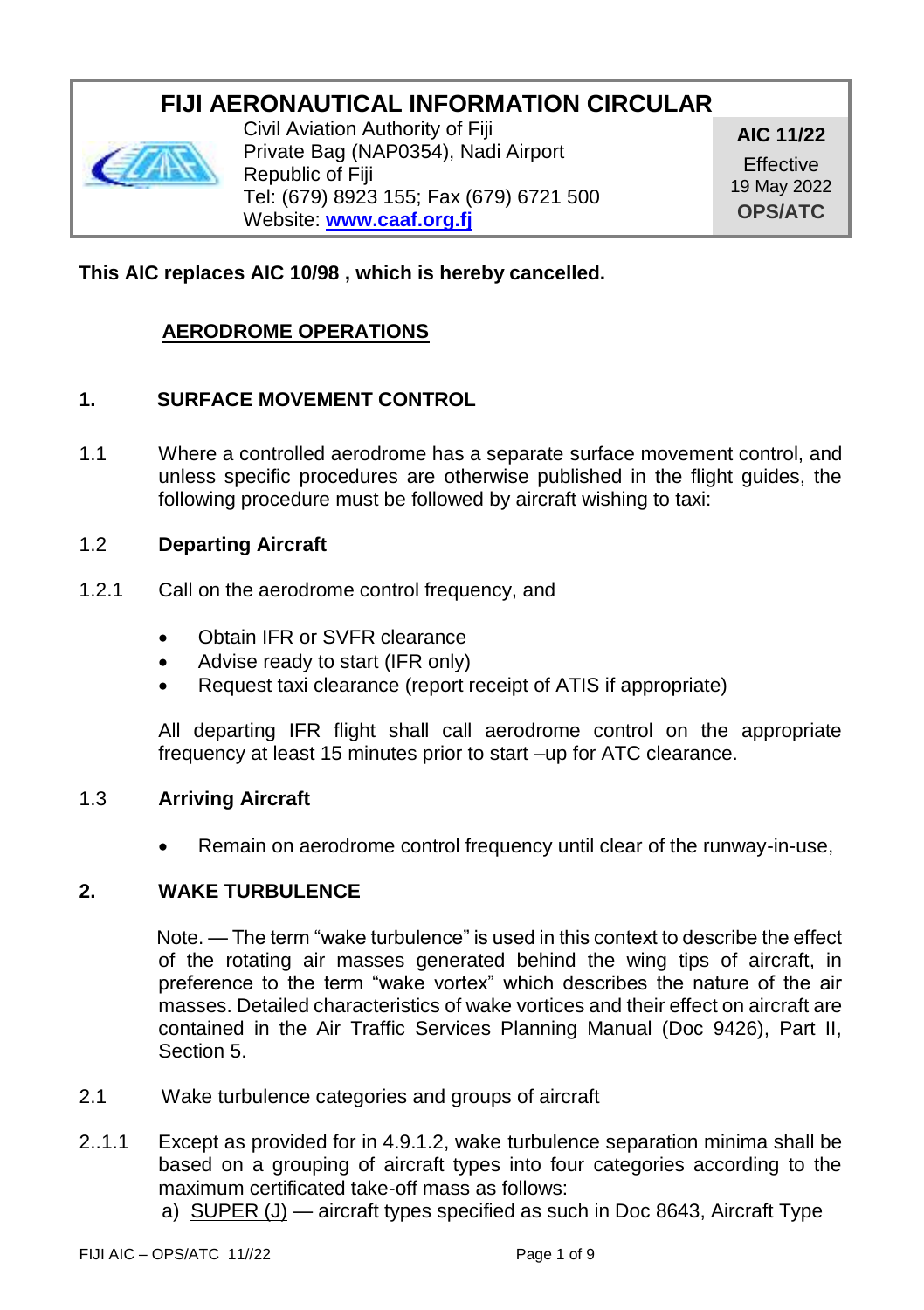Designators:

- b) HEAVY (H) aircraft types of 136 000 kg or more, with the exception of aircraft types listed in Doc 8643 in the SUPER (J) category;
- c) MEDIUM (M) aircraft types less than 136 000 kg but more than 7 000 kg; and
- d) LIGHT (L) aircraft types of 7 000 kg or less.

 Note. — The wake turbulence category for each aircraft type is contained in Doc 8643, Aircraft Type Designators.

# **3. ATC – WAKE TURBULENCE MINIMA APPLICATION**

- 3.1 The ATC unit concerned shall not be required to apply wake turbulence separation:
	- a) for arriving VFR flights landing on the same runway as a preceding landing SUPER, HEAVY or MEDIUM aircraft; and

b) between arriving IFR flights executing visual approach when the aircraft has reported the preceding aircraft in sight and has been instructed to follow and maintain own separation from that aircraft.

- 3.1.1 Wake turbulence minima may be applied for any situation not covered by specific minima whenever ATC believes a potential wake turbulence hazard exists.
- 3.1.2 The ATC unit shall, in respect of the flights specified in 3.1 a) and b), as well as when otherwise deemed necessary, issue a caution of possible wake turbulence. The pilot in command of the aircraft concerned shall be responsible for ensuring that the spacing from a preceding aircraft of a heavier wake turbulence category is acceptable.

If it is determined that additional spacing is required, the flight crew shall inform the ATC unit accordingly, stating their requirements.

3.1.3 Where practicable, ATC will advise aircraft of the expected occurrence of hazards caused by turbulent wake by issuing a caution to the pilot using the following RTF phraseology.

#### "**Caution – wake turbulence"**

3.1.4 However, it should be noted that the occurrence of wake turbulent hazards cannot be accurately predicated and ATC cannot assume responsibility for issuing advice of such hazards at all times.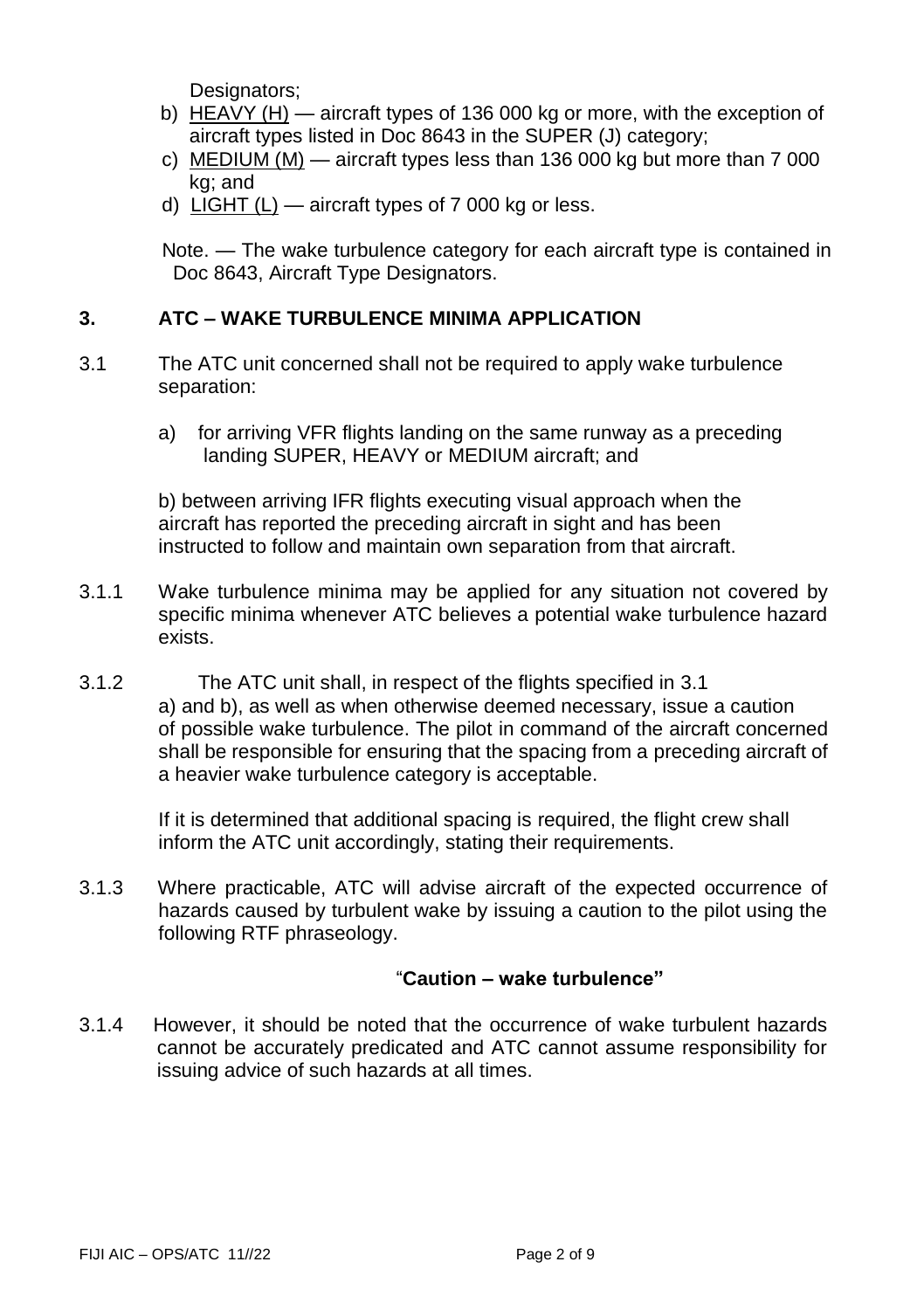### **3.2 Between Departing Aircraft**

#### **3.2.1 Same or Crossing Runways**

When using wake turbulence categories contained in para 3.1 above and when the aircraft are using:

a) the same runway;

b) crossing runways if the projected flight path of the second aircraft will cross the projected flight path of the first aircraft at the same altitude or less than 300 m (1 000 ft) below, the following minimum separations shall be applied:

| Aircraft<br>Leading<br>Category | Following<br>Aircraft<br>Category | Minimum Spacing at time<br>following Aircraft<br>оf<br>becoming Airborne |  |
|---------------------------------|-----------------------------------|--------------------------------------------------------------------------|--|
| <b>SUPER</b>                    | <b>HEAVY</b>                      | 2 Minutes                                                                |  |
| <b>SUPER</b>                    | <b>LIGHT or MEDIUM</b>            | 3 Minutes                                                                |  |
| <b>HEAVY</b>                    | <b>LIGHT or MEDIUM</b>            |                                                                          |  |
| <b>MEDIUM</b>                   | LIGHT                             | 2 Minutes                                                                |  |
|                                 |                                   |                                                                          |  |

#### **3.2.2 Take-off from Intermediate Part of Same Runway**

When using wake turbulence categories contained in para. 3.1 above for a following aircraft taking off from an intermediate part of the same runway, the following minimum separations shall be applied:

| Leading<br>Aircraft<br>Category | Aircraft<br>Following<br>Category | Minimum Spacing at time<br>Aircraft<br>following<br>οf<br>becoming Airborne |
|---------------------------------|-----------------------------------|-----------------------------------------------------------------------------|
| <b>SUPER</b>                    | <b>HEAVY</b>                      | 3 Minutes                                                                   |
| <b>SUPER</b>                    | LIGHT or MEDIUM                   | 4 Minutes                                                                   |
| <b>HEAVY</b>                    | LIGHT or MEDIUM                   |                                                                             |
| <b>MEDIUM</b>                   | LIGHT                             | 3 Minutes                                                                   |
|                                 |                                   |                                                                             |

# **3.3 Between Arriving Aircraft**

 Except as provided for in 3 .2.1 a) & b) above, the following minima shall be applied: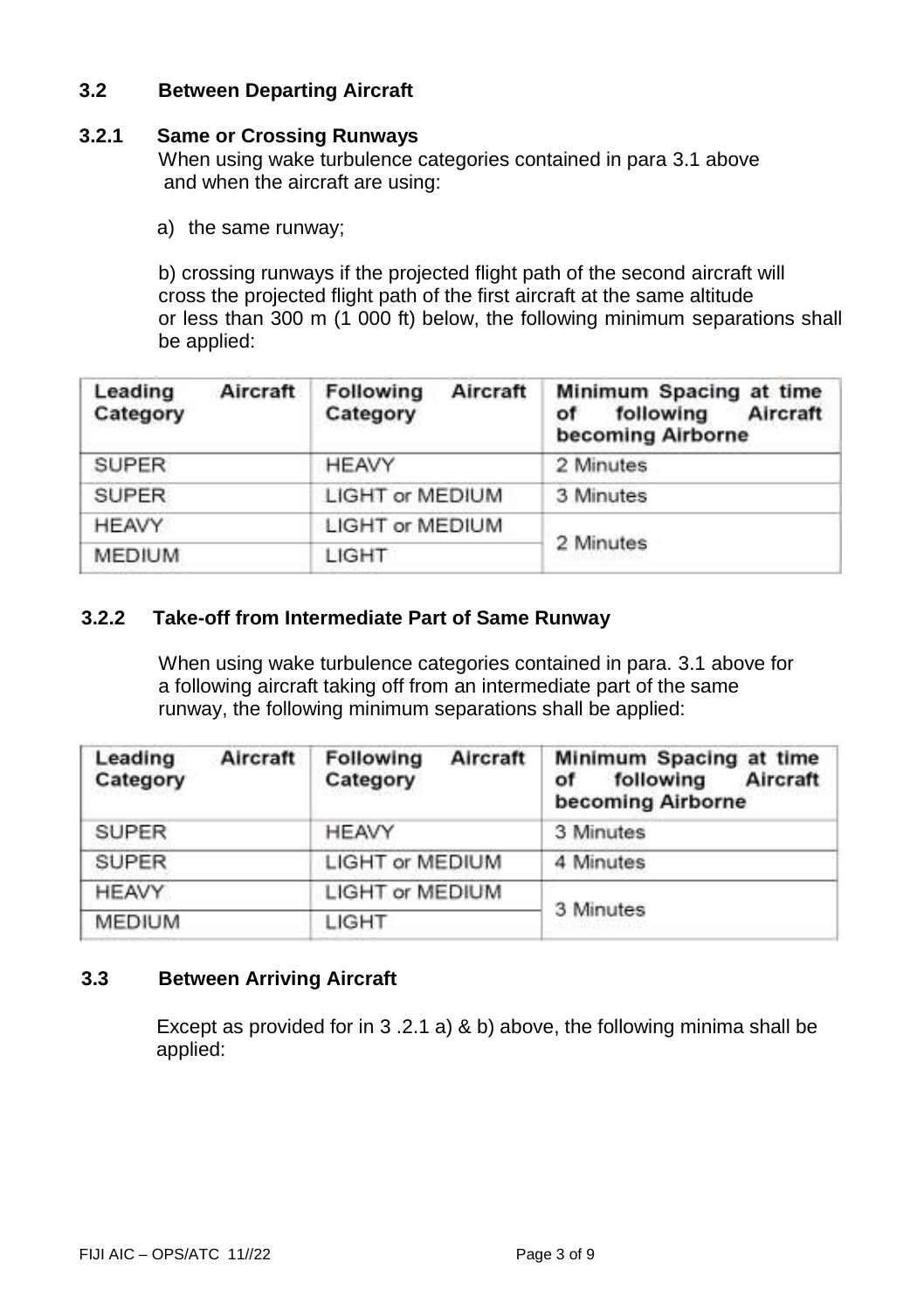| Aircraft<br>Leading<br>Category | <b>Following</b><br>Aircraft<br>Category | <b>Minimum Time</b> |
|---------------------------------|------------------------------------------|---------------------|
| <b>SUPER</b>                    | <b>HEAVY</b>                             | 2 Minutes           |
| <b>SUPER</b>                    | <b>MEDIUM</b>                            | 3 Minutes           |
| <b>SUPER</b>                    | LIGHT                                    | 4 Minutes           |
| <b>HEAVY</b>                    | <b>MEDIUM</b>                            | 2 Minutes           |
| <b>HEAVY</b>                    | LIGHT                                    |                     |
| <b>MEDIUM</b>                   | LIGHT                                    | 3 Minutes           |

# 3.3.1 **Opposite Direction Runway Operation – Leading Heavier Aircraft Making a Low or Missed Approach**

- 3.3.1.1 When using wake turbulence categories contained in para. above, for a heavier aircraft making a low or missed approach and when the lighter aircraft is:
	- a) using an opposite direction runway for take-off; or
	- b) landing on the same runway in the opposite direction, the following minima shall be applied:

| Leading<br>Aircraft<br>Category | Following<br>Aircraft<br>Category | <b>Minimum Time</b> |
|---------------------------------|-----------------------------------|---------------------|
| <b>SUPER</b>                    | <b>HEAVY</b>                      | 3 Minutes           |
| <b>SUPER</b>                    | <b>MEDIUM or LIGHT</b>            | 4 Minutes           |
| <b>HEAVY</b>                    | MEDIUM or LIGHT                   | 3 Minutes           |
| <b>MEDIUM</b>                   | LIGHT                             | 3 Minutes           |

# **3.4 Between Arriving and Departing Aircraft – Displaced Landing Threshold**

3.4.1 When using wake turbulence categories contained in para. 3.1 above, and when operating a displaced landing threshold, the following minimum separations shall be applied if the projected flight paths are expected to cross:

| Leading<br>Category      | Aircraft | Following<br>Aircraft<br>Category                  | <b>Minimum Time</b> |
|--------------------------|----------|----------------------------------------------------|---------------------|
| <b>SUPER</b><br>Arrival  | Aircraft | <b>HEAVY</b><br>Aircraft<br>Departure              | 2 Minutes           |
| <b>SUPER</b><br>Arrival  | Aircraft | <b>MEDIUM</b><br>LIGHT<br>or<br>Aircraft Departure | 3 Minutes           |
| <b>HEAVY</b><br>Arrival  | Aircraft | <b>MEDIUM</b><br>LIGHT<br>or<br>Aircraft Departure | 2 Minutes           |
| <b>MEDIUM</b><br>Arrival | Aircraft | Aircraft<br>LIGHT<br>Departure                     | 2 Minutes           |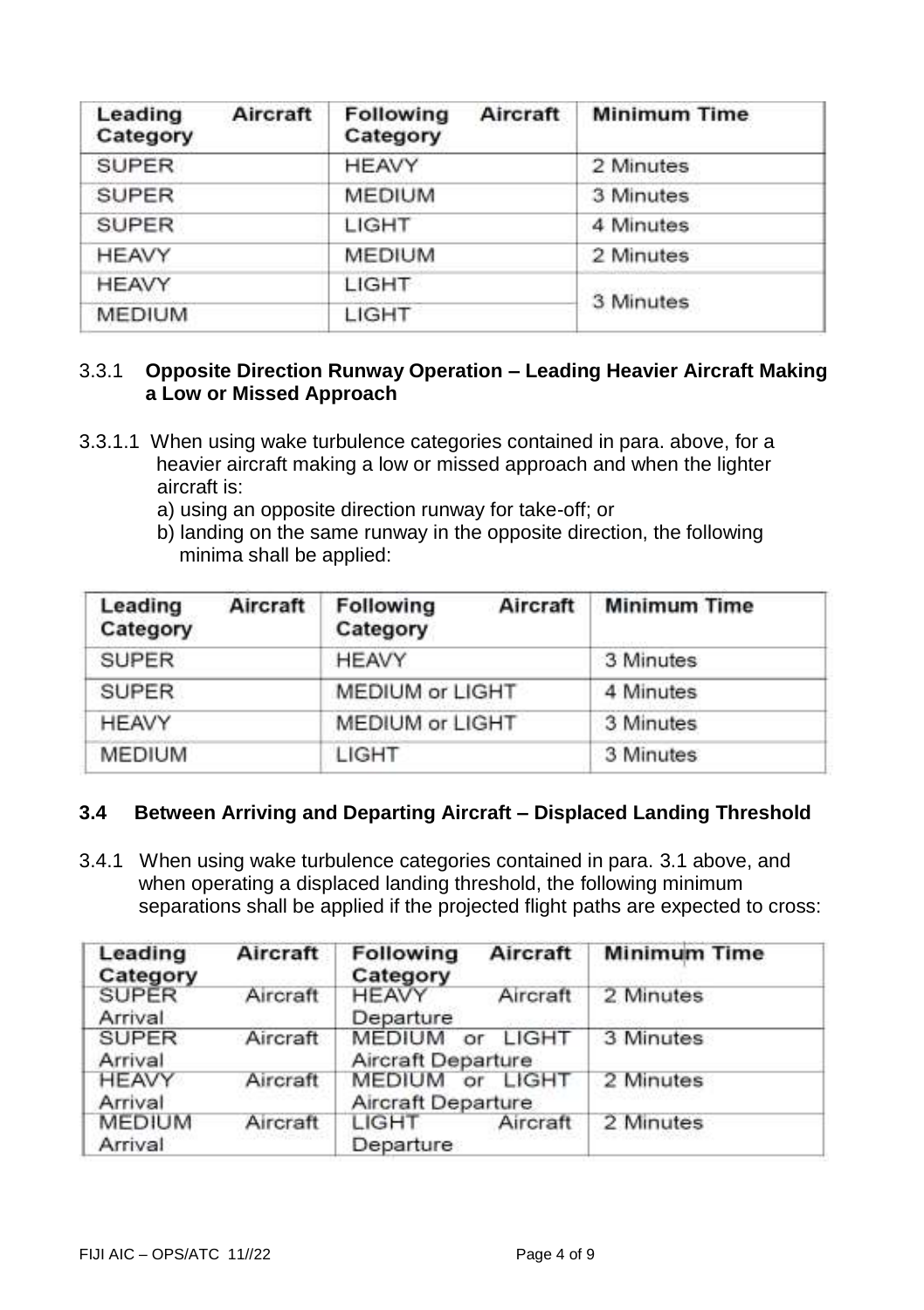| Leading<br>Category        | Aircraft | Following<br>Aircraft<br>Category                              | <b>Minimum Time</b> |
|----------------------------|----------|----------------------------------------------------------------|---------------------|
| <b>SUPER</b><br>Departure  | Aircraft | Aircraft<br><b>HEAVY</b><br>Arrival                            | 2 Minutes           |
| <b>SUPER</b><br>Departure  | Aircraft | LIGHT<br><b>MEDIUM</b><br>or<br><b>Aircraft Arrival</b>        | 3 Minutes           |
| <b>HEAVY</b><br>Departure  | Aircraft | <b>LIGHT</b><br><b>MEDIUM</b><br>or<br><b>Aircraft Arrival</b> | 2 Minutes           |
| <b>MEDIUM</b><br>Departure | Aircraft | <b>LIGHT Aircraft Arrival</b>                                  | 2 Minutes           |

# **4 FLIGHT PROCEDURES – WAKE TURBULENCE**

4.1 Pilots should be alert to the possibility of wake turbulence from any preceding aircraft, and when following a larger aircraft, employ where necessary one of the following flight procedures to minimise their effect:

#### 4.1.1 **Landing behind a larger aircraft – same runway**

Stay above the larger aircraft's final approach flight path  $-$  note its touchdown point and land beyond it.



### 4.1.2 **Landing behind a larger aircraft – parallel runway or vector**

Note wind for possible vortex drift to the landing vector if practicable. Stay above the larger aircraft's final approach flight path – note its touchdown point and land beyond and abeam it.

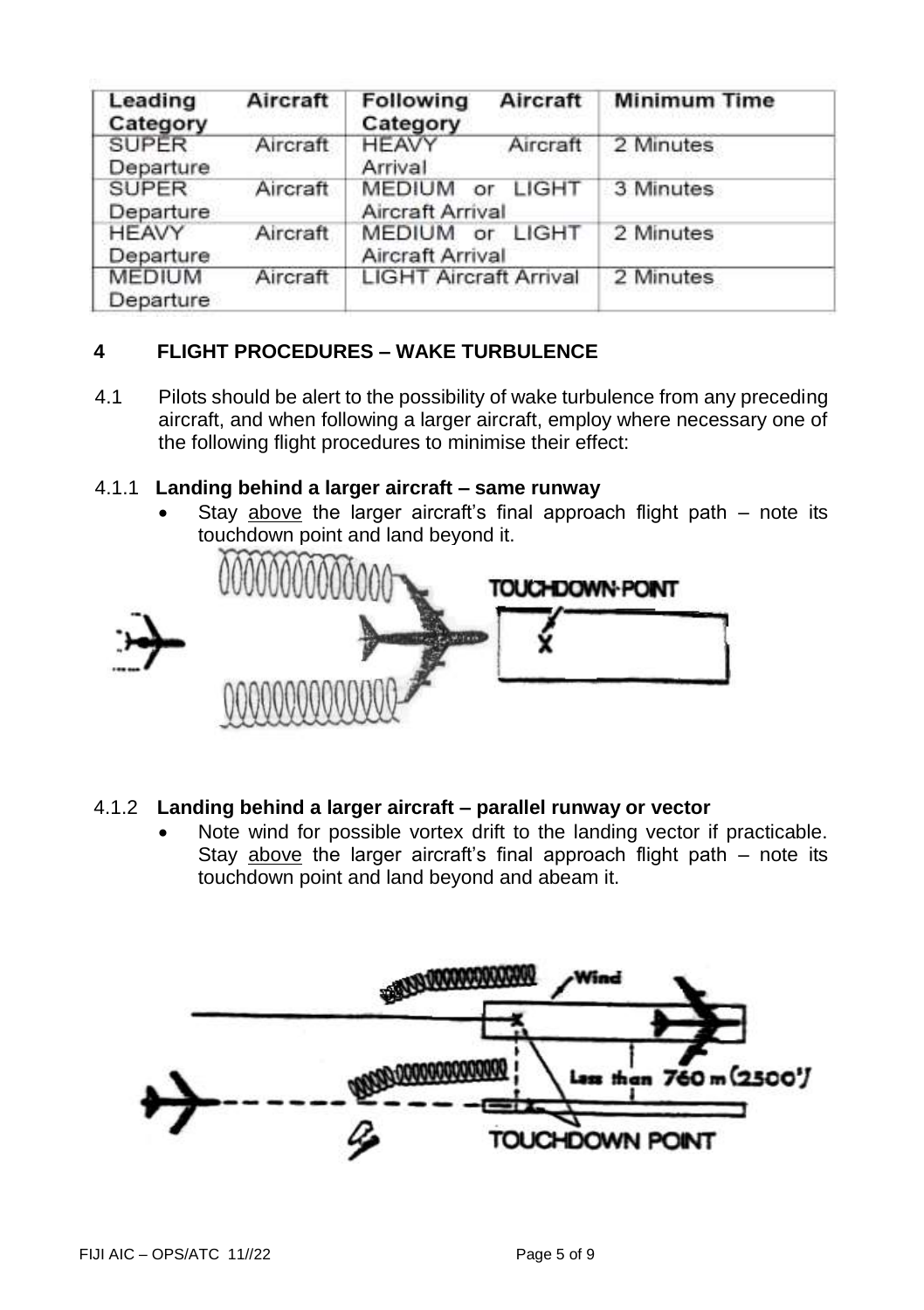### 4.1.3 **Landing behind a larger aircraft – crossing runway**

Cross above the larger aircraft's flight path.



### 4.1.4 **Landing behind a departing larger aircraft – same runway**

• Note larger aircraft's rotation point and land will prior to it.



#### 4.1.5 **Landing behind a departing larger aircraft – crossing runway**

• Note larger aircraft's rotation point. If point is past the intersection, continue the approach and land prior to the intersection.



• If the larger aircraft rotates prior to the intersection, avoid flight below it's flight path. Abandon the approach unless a landing is assured well before reaching the intersection.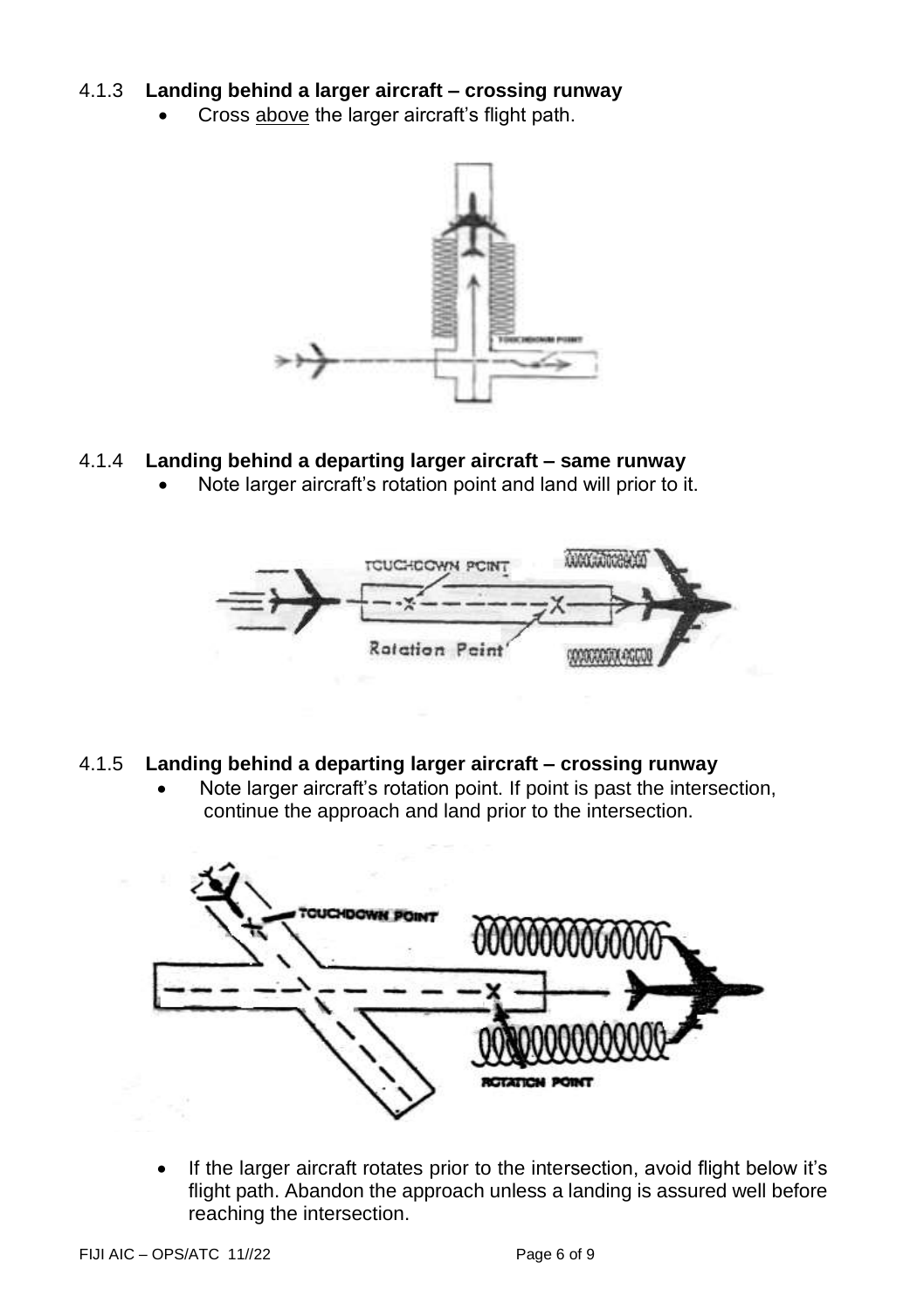

# 4.2 **DEPARTING BEHIND A LARGER AIRCRAFT**

4.2.1 Start take-off from a point where your aircraft can be safety rotated prior to the rotation point of the preceding larger aircraft and establish a climb above it's flight path until such time as a turn can safely be made clear of it's wake. If this is not possible, delay your take off.



Be alert for any take-off situation that could lead to a vortex encounter.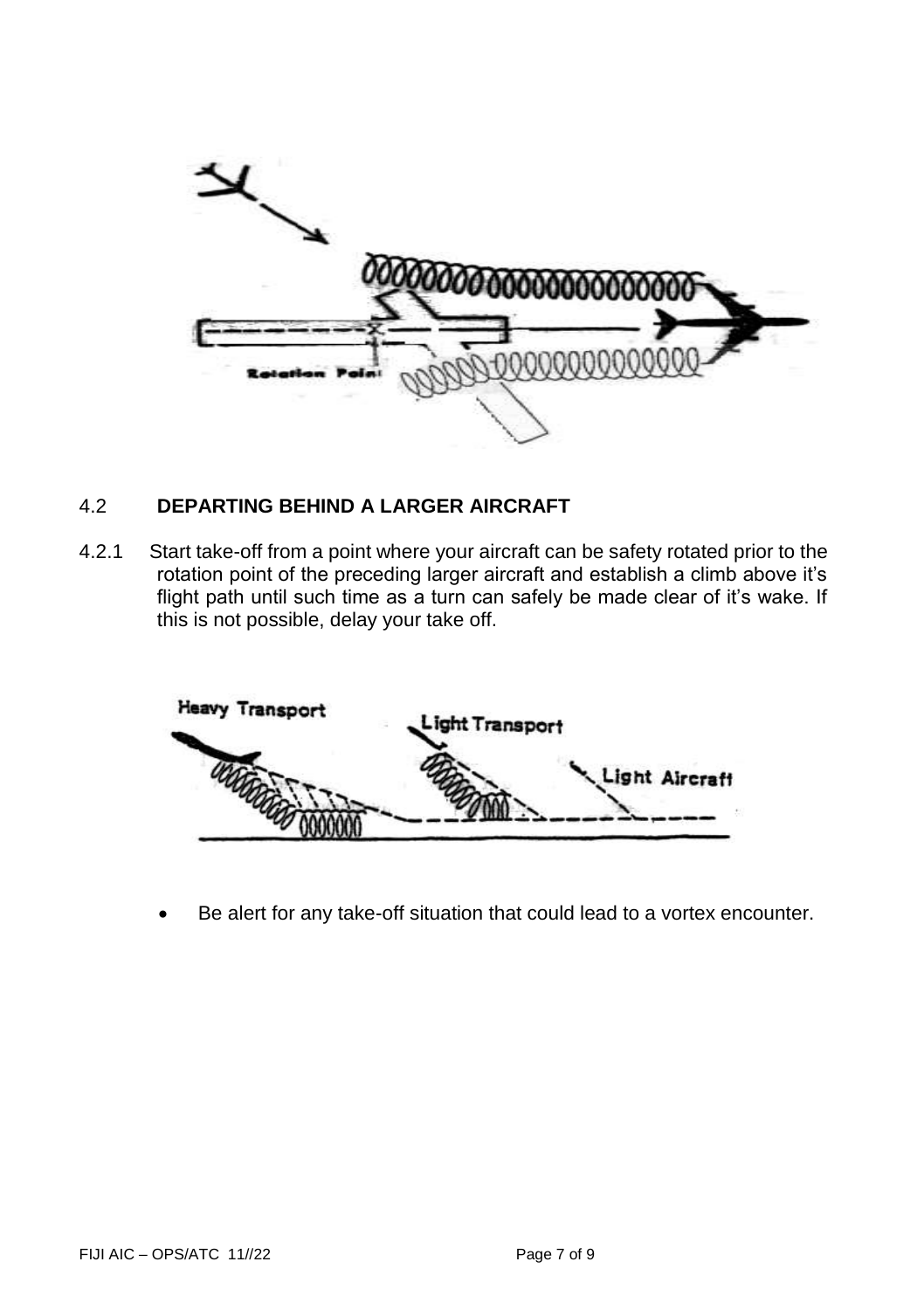

• After take-off, avoid subsequent headings that cross below and behind the path of a larger aircraft.



### 4.2.2 **INTERSECTION TAKE-OFF – SAME RUNWAY**

4.2.3 Be alert to adjacent larger aircraft operations, particularly upwind of your runway. If clearance is received for an intersection take-off, avoid subsequent headings that cross below the larger aircraft's flight path.